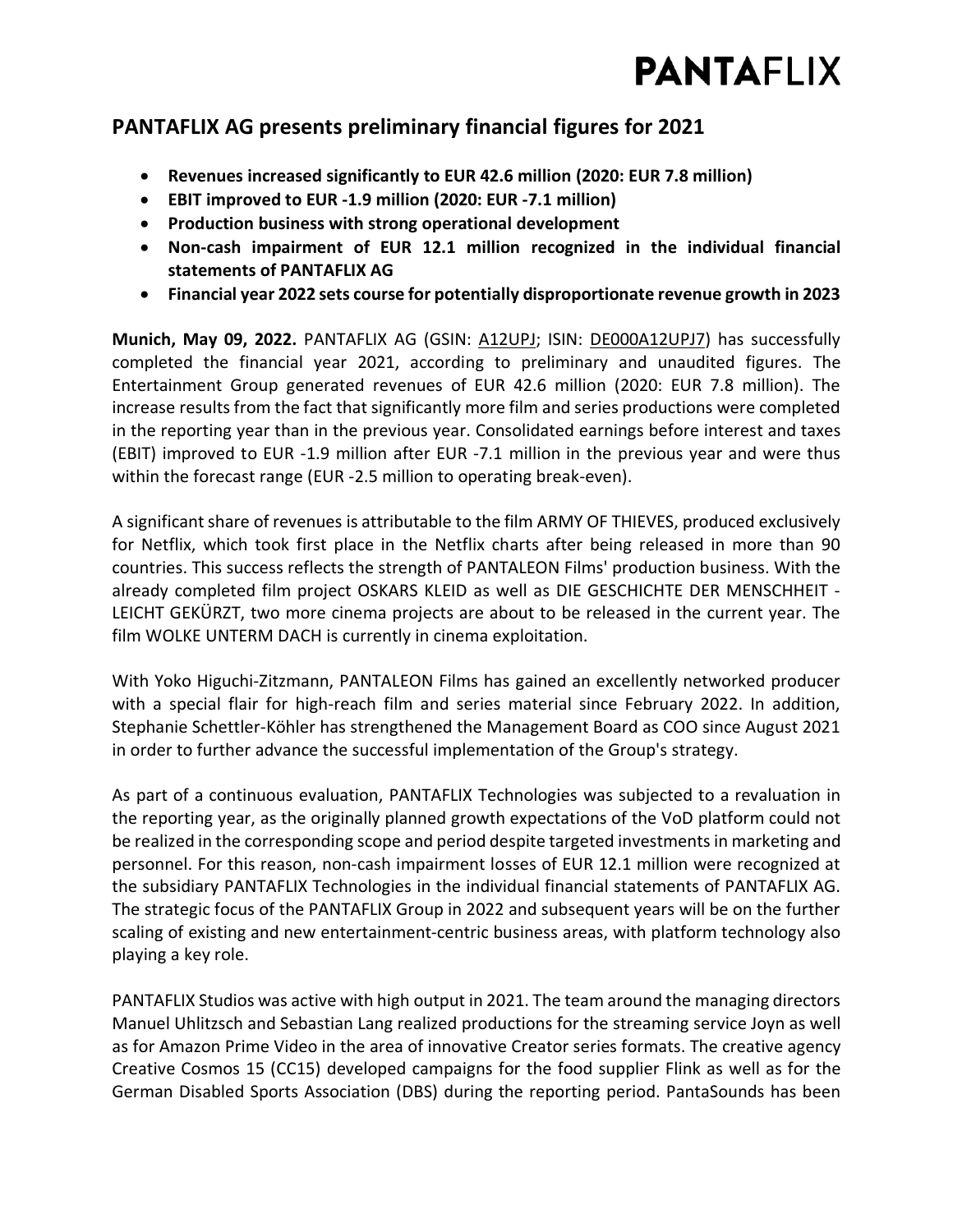# **PANTAFLIX**

developed into a podcast and audio production unit since the beginning of the financial year 2022 and is already in the middle of an attractive growth segment.

"We are addressing a high-opportunity entertainment market with a broadly diversified, forward-looking business model that draws its strength from the autonomy of our subsidiaries. We bring these together as part of our 360-degree approach, enabling us to cover a large part of the entertainment value chain with our own expertise and talent. We are therefore broadly positioned and utilize synergies to pursue a sustainable growth path," says Nicolas Paalzow, CEO of PANTAFLIX AG.

#### **Outlook 2022 and 2023**

The special requirements of accounting in the film and series production business as well as the project business in general and the resulting lower visibility and increased volatility will continue to shape PANTAFLIX's future revenue and earnings development. For PANTAFLIX AG, financial years 2020 and 2021 were notable in both directions in terms of revenues and earnings. For purposes of comparability, the current forecast for 2022 refers to the comparative figures of the pre-Corona financial year 2019. For the financial year 2022, the PANTAFLIX Group expects revenues of at least EUR 22 million according to current projections. The decline in revenues compared to the financial year 2019 (EUR 28.7 million) is mainly due to the production of a series that is already in progress which, however, is not expected to be realized in terms of revenues and earnings until the financial year 2023. As a result, a significant increase in revenues is expected for the financial year 2023 compared to the current financial year.

By refocusing on the strengths of PANTAFLIX AG, the company is placing the potential of its subsidiaries at the center of its strategy. Therefore, PANTAFLIX is adapting its reporting structure and will report the activities of the Group's individual companies in overarching corporate divisions from the financial year 2021 onwards. In this way, PANTAFLIX is ensuring clear responsibilities and greater transparency. Further details will be available with the annual report 2021 on May 31, 2022, at [pantaflixgroup.com.](http://pantaflixgroup.com/)

#### **About PANTAFLIX AG:**

PANTAFLIX AG is a media and technology company with a clear growth strategy. Thanks to the efficient interlinking of all corporate divisions, the company achieves a high level of integration in terms of the production, distribution, exploitation and marketing of films and series as well as their associated rights. In addition to the classic film production business PANTALEON Films, the production unit PANTAFLIX Studios, the creative agency Creative Cosmos 15 and the audio production unit PantaSounds, PANTAFLIX Technologies also forms part of the Group. On the one hand, it enables PANTAFLIX users to access an extensive range of films and series through the cloud-based video-on-demand platform (VoD) developed in-house. On the other hand, PANTAFLIX Technologies acts as an enabler and one-stop-shop solution for professional users as part of a B2B2C approach. SZ Cinemathek, Weltbild as well as Airbus and the German Armed Forces use PANTAFLIX for their customized streaming services. PANTAFLIX AG cooperates with well-known partners such as Amazon, Disney, Joyn, Netflix, StudioCanal and Warner Bros. The Group is present in Berlin and Munich. You can find PANTAFLIX AG on the stock exchange under XETRA ticker symbol PAL and ISIN [DE000A12UPJ7.](https://www.boerse-frankfurt.de/equity/pantaflix-ag)

For further information, visit [www.pantaflixgroup.com.](https://www.pantaflixgroup.com/)

**PANTAFLIX Investor Relations** CROSS ALLIANCE communication GmbH